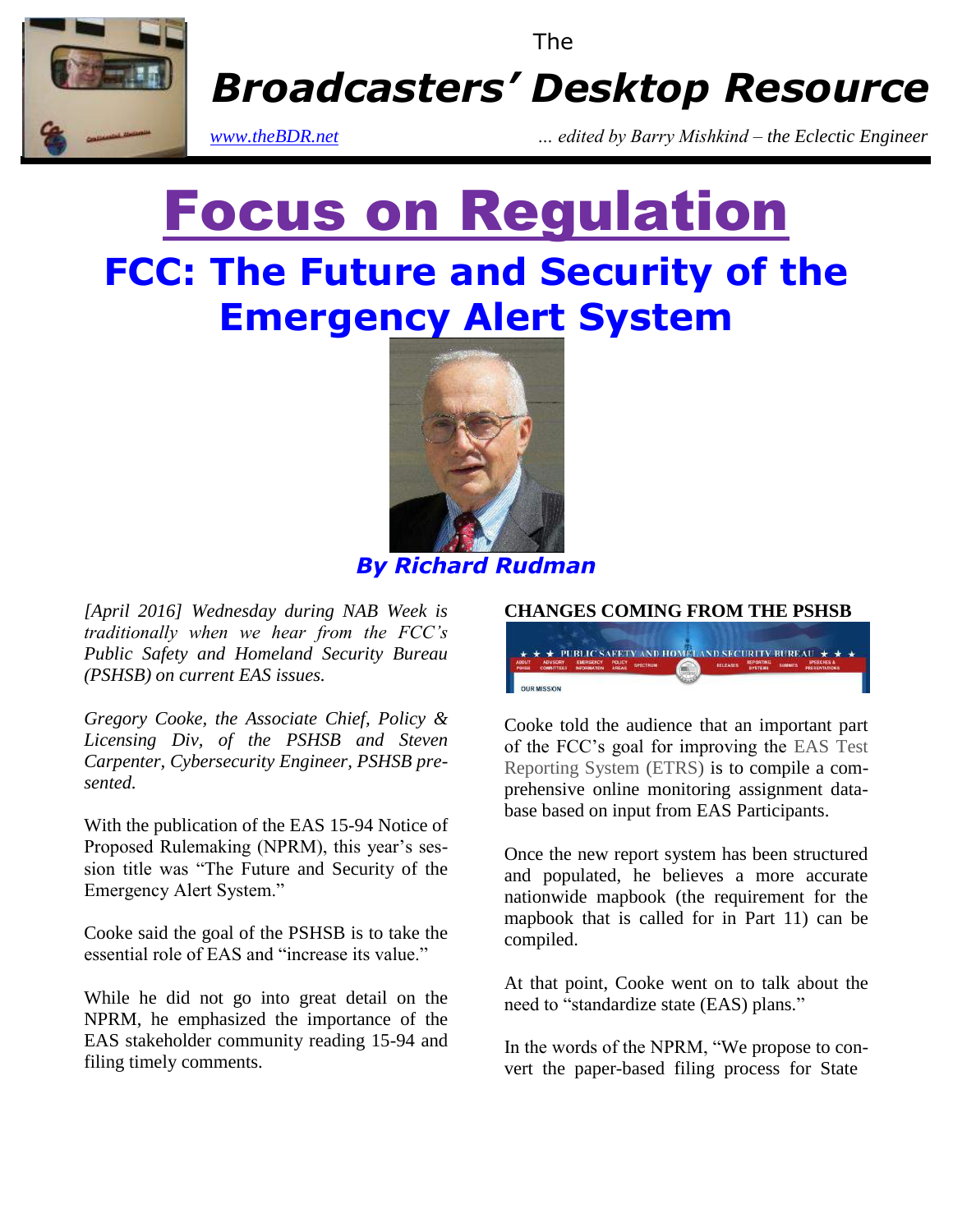EAS Plans into a secure, online process using a State EAS Plan Filing Interface (SEPFI) that would be designed to interoperate with the ETRS."

Cooke sees this as a way to help EAS state and local committees in this process as part of what he termed "community based alerting."

## **LIVE CODE TESTING**

Cook also commented on the need for live code testing for both weather and civil EAS events.

His idea is to "train the public" on proper response to alerts based on local and regional risks. He wants to see future authorization of public service announcements using the twotone EAS attention signal.

### **CABLE TUNING**

The technology the Cable industry uses for EAS was Cooke's next focus.

Many cable systems still use equipment that results in "forced tuning" namely switching all channels on a cable system to a warning screen. While accomplishing the letter of Part 11's requirements, this approach is well known to EAS committees as a source of many cable viewer complaints.

Many non-cable EAS stakeholders believe that forced tuning switching away from live coverage by television news organizations deprives viewers of follow-on information needed for long form news sources to tell the public at risk details on what they should do after warnings are issued.

The NPRM talks about the advisability of mandating selective override tuning to remedy this situation. This issue is very controversial in the cable industry because of the high cost to replace current equipment that cannot support selective override.

## **MULTILINGUAL ASPECTS**

The NPRM asks for Comments on the longstanding issue of multi-lingual EAS warnings, and on the new issue of automatic earthquake alerting that is now mandated by legislative action in California – and potentially other states.

These are complex and controversial issues the Commission hopes will receive thoughtful input from EAS stakeholders.

### **UNREST IN THE FIELD**

The FCC session was not well attended.

Some EAS subject experts believe that many EAS Participants, as well as entities that volunteered for LP status when EAS began, have lost patience with promises for EAS improvement, lack of interest in issuing warnings from many in the emergency management community, legacy EAS audio quality issues, and delays in implementing CAP-based warnings in many regions.

As the industry awaited action, the Federal Emergency Management Agency (FEMA) had come up with a name for their CAP-based warning approach that includes the EAS: the Integrated Public Alert and Warning System (IPAWS). Frustrations in the EAS Participant community also can be traced to the slow progress the Federal warning partners have made towards "integration" and the continued lack of a truly national warning strategy.